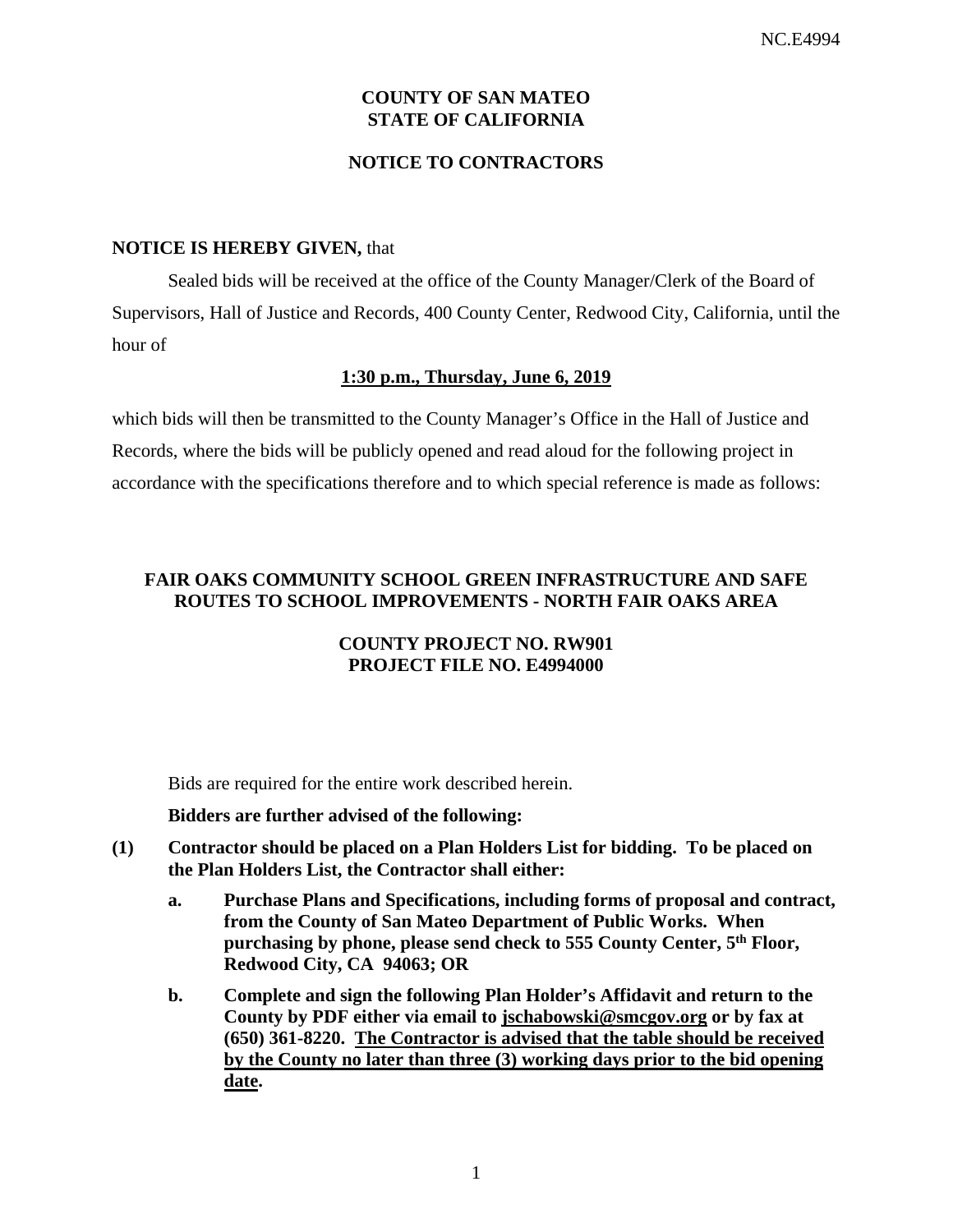| <b>Plan Holder's Affidavit</b>                            |                                                                                                                                   |                                                         |                                   |  |  |  |  |
|-----------------------------------------------------------|-----------------------------------------------------------------------------------------------------------------------------------|---------------------------------------------------------|-----------------------------------|--|--|--|--|
| <b>Project Title</b>                                      | <b>Fair Oaks Community School Green Infrastructure and</b><br><b>Safe Routes to School Improvements - North Fair Oaks</b><br>Area |                                                         |                                   |  |  |  |  |
| Project No.                                               | <b>RW901</b>                                                                                                                      |                                                         | Project Engineer: John Schabowski |  |  |  |  |
|                                                           |                                                                                                                                   | <b>Project Manager: Wency Ng</b>                        |                                   |  |  |  |  |
| Bid Open Date and Time: 1:30 p.m., Thursday, June 6, 2019 |                                                                                                                                   |                                                         |                                   |  |  |  |  |
| <b>Company Name:</b><br><b>Mailing Address:</b>           |                                                                                                                                   |                                                         |                                   |  |  |  |  |
| <b>Phone Number:</b>                                      |                                                                                                                                   | <b>Fax Number:</b>                                      |                                   |  |  |  |  |
| <b>E-mail Address:</b>                                    |                                                                                                                                   |                                                         |                                   |  |  |  |  |
|                                                           |                                                                                                                                   |                                                         |                                   |  |  |  |  |
|                                                           |                                                                                                                                   | (Name and Title of Authorized Representative of Bidder) |                                   |  |  |  |  |
| (Signature of Authorized Representative of Bidder)        |                                                                                                                                   |                                                         |                                   |  |  |  |  |

- **(2) The Plan Holders List will be posted to the County of San Mateo's Public Works website two (2) working days prior to the bid open date.**
- **(3) It will be the Contractor's sole responsibility to ensure that they have received addendums,** *if any,* **which will be posted to the County of San Mateo's Public Works website on the same day issued. Said addendums will also be sent to all current plan holders and made available during purchase of Plans and Specifications.**
- **(4) Reference is made to Section 2-1.10, "Disqualification of Bidders," of the Standard Specifications. The Contractor's attention is directed in particular to the last sentence, which states, "Proposals in which the prices obviously are unbalanced may be rejected."**

The Public Works website will be updated as needed and can be accessed under the

Departments tab found on the County of San Mateo website *(http://publicworks.smcgov.org).*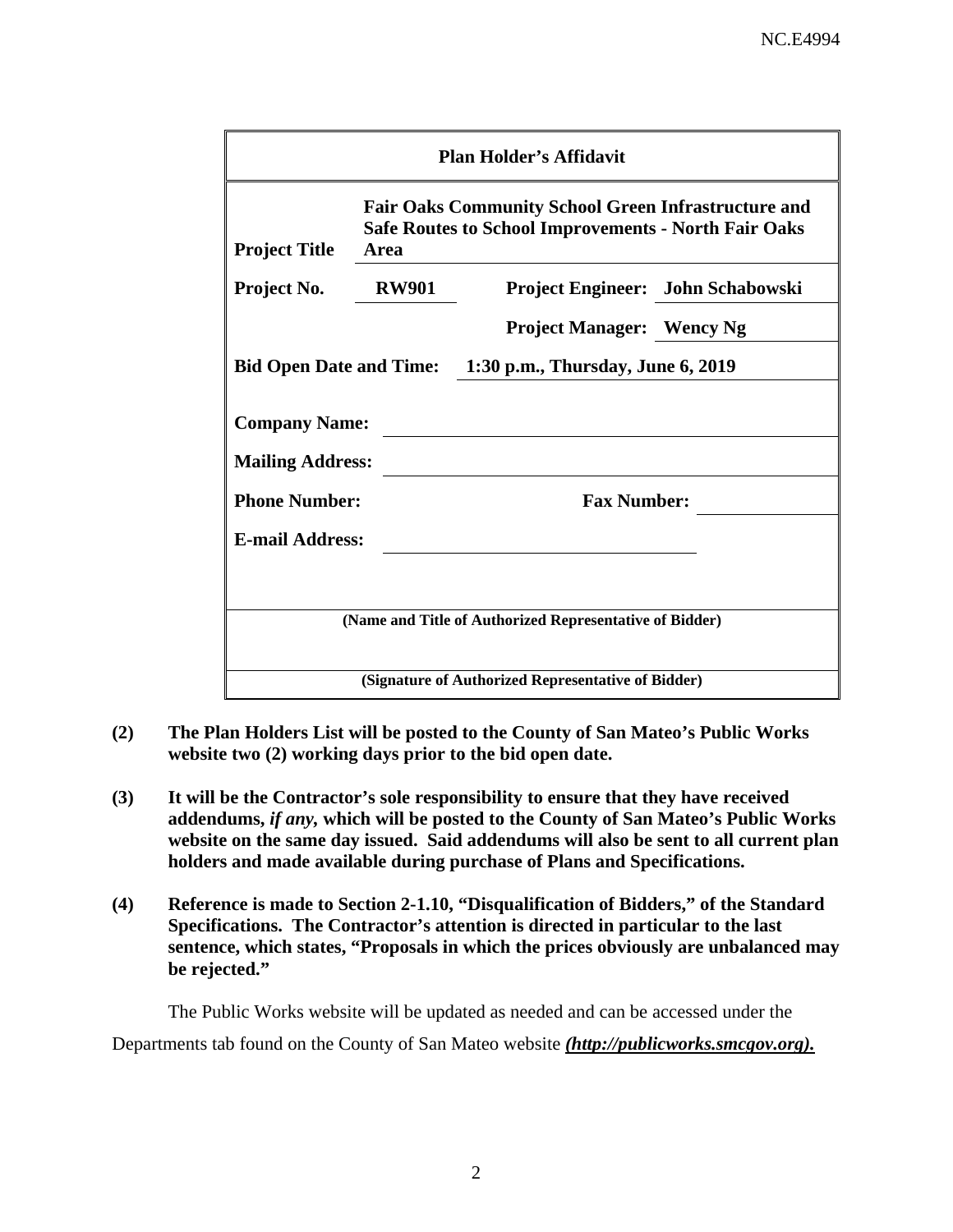## **ENGINEER'S ESTIMATE**

# **FAIR OAKS COMMUNITY SCHOOL GREEN INFRASTRUCTURE AND SAFE ROUTES TO SCHOOL IMPROVEMENTS - NORTH FAIR OAKS AREA**

| <b>Item</b><br>No. | <b>Section</b><br>No. | <b>Estimated</b><br>Quantity | Unit of<br><b>Measure</b> | <b>Item</b><br><b>Description</b>                                                |
|--------------------|-----------------------|------------------------------|---------------------------|----------------------------------------------------------------------------------|
| $\mathbf{1}$       | 10                    | $\mathbf{1}$                 | LS                        | <b>Construction Waste</b><br>Management                                          |
| $\overline{2}$     | 11                    | $\mathbf{1}$                 | LS                        | Mobilization                                                                     |
| $\overline{3}$     | $11 - 1$              | $\mathbf{1}$                 | LS                        | <b>Water Pollution Control</b>                                                   |
| $\overline{4}$     | 12                    | $\mathbf{1}$                 | LS                        | <b>Maintaining Traffic</b>                                                       |
| 5                  | $15 - 2$              | $\overline{2}$               | EA                        | Potholing                                                                        |
| 6                  | $19-1$                | 125                          | <b>CY</b>                 | Roadway Excavation                                                               |
| $\tau$             | 26                    | 95                           | <b>CY</b>                 | Aggregate Base (Class 2)                                                         |
| 8                  | $39-1$                | 80                           | SY                        | <b>Asphalt Concrete</b><br>(Miscellaneous Areas)                                 |
| 9                  | $51-2$                | 35                           | <b>CY</b>                 | Class 3 Concrete                                                                 |
| 10                 | $51-3(S)$             | 100                          | LF                        | <b>Curb Painting</b>                                                             |
| 11                 | 56-1 $(S)$            | $\overline{2}$               | EA                        | <b>Install New Lighted Roadside</b><br>Signs - School Warning<br>$(SW24-2 (CA))$ |
| 12                 | $56-2$                | $\mathbf{1}$                 | EA                        | <b>Education Sign Posts and</b><br>Pedestals                                     |
| 13                 | $56-3$                | $\mathbf{1}$                 | EA                        | <b>Remove and Reset Existing</b><br>Roadside Signs                               |
| 14                 | $84-1(S)$             | 55                           | <b>SF</b>                 | <b>Thermoplastic Pavement</b><br>Markings (White)                                |
| 15                 | $84-1(S)$             | 650                          | $\rm{SF}$                 | <b>Thermoplastic Pavement</b><br>Markings (Yellow)                               |
| 16                 | $85-1(S)$             | $\mathbf{1}$                 | EA                        | Pavement Marker, (Blue - Fire<br><b>Hydrant Markers</b> )                        |

# **COUNTY PROJECT NO. RW901 PROJECT FILE NO. E4994000**

*Engineer's Estimate - Continued on Next Page*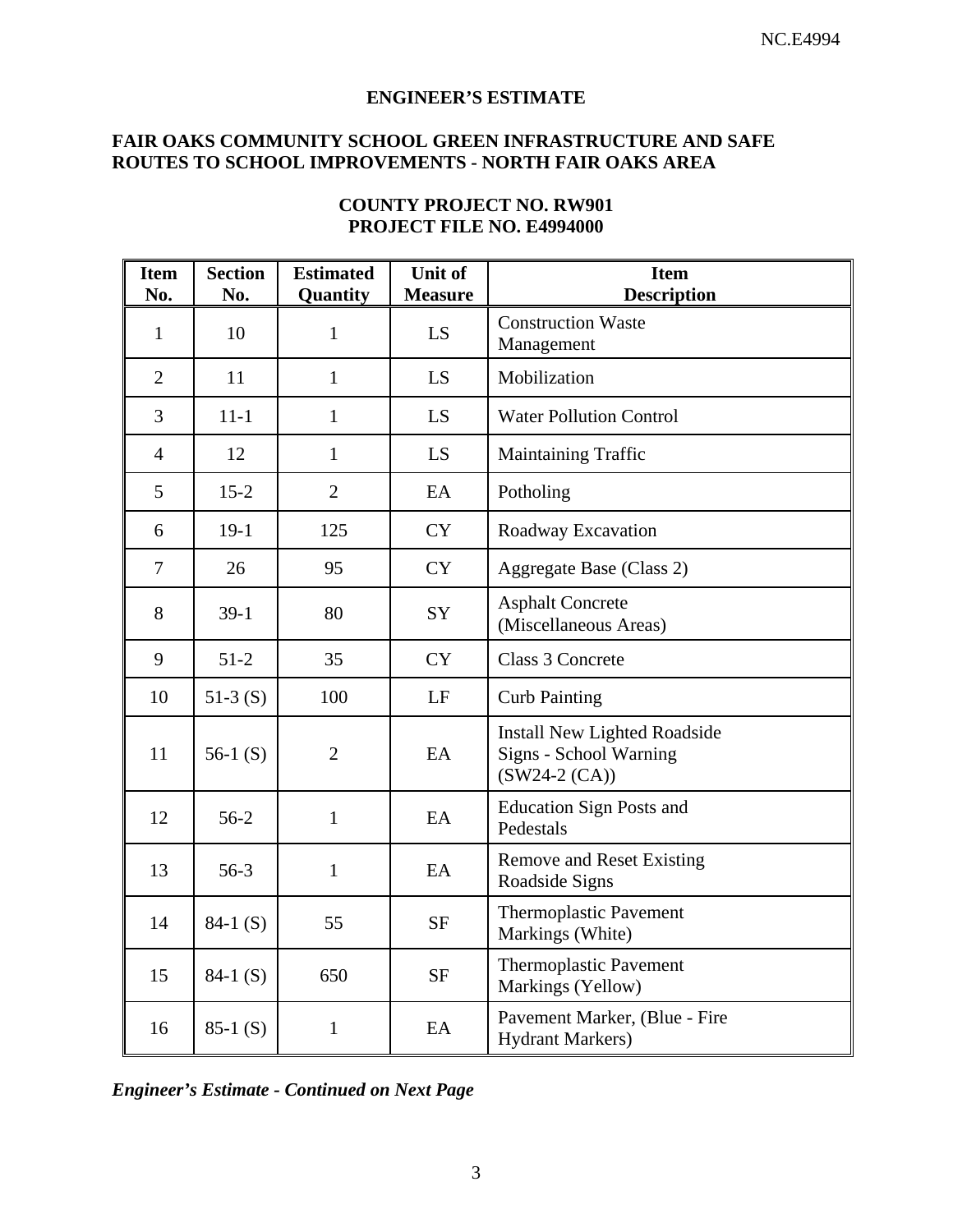#### **ENGINEER'S ESTIMATE**

### **FAIR OAKS COMMUNITY SCHOOL GREEN INFRASTRUCTURE AND SAFE ROUTES TO SCHOOL IMPROVEMENTS - NORTH FAIR OAKS AREA**

| <b>Item</b><br>No. | <b>Section</b><br>No. | <b>Estimated</b><br>Quantity | Unit of<br><b>Measure</b> | <b>Item</b><br><b>Description</b>         |
|--------------------|-----------------------|------------------------------|---------------------------|-------------------------------------------|
| 17                 | 100(S)                | 1                            | LS                        | <b>Construction Staking and</b><br>Layout |
| 18                 | 101                   | 25                           | <b>CY</b>                 | <b>Bioretention Soil</b>                  |
| 19                 | 102                   | 415                          | <b>SF</b>                 | <b>Gravel Mulch</b>                       |
| 20                 | 103                   | 25                           | <b>CY</b>                 | Class 2 Permeable Material                |
| 21                 | $104-1$               | 16                           | EA                        | One (1) Gallon Plants                     |
| 22                 | $104 - 2$             | 22                           | EA                        | Five (5) Gallon Plants                    |
| 23                 | 105                   | 28                           | LF                        | <b>Trench Drain</b>                       |

# **COUNTY PROJECT NO. RW901 PROJECT FILE NO. E4994000**

# **Engineer's Estimate of Costs: \$ 320,000**

Notes: (S) Specialty Items - As defined in Section 8-1.01, "Subcontracting," of the Standard Specifications.

Gaps in section numbering, above, indicate the Section is blank or does not apply.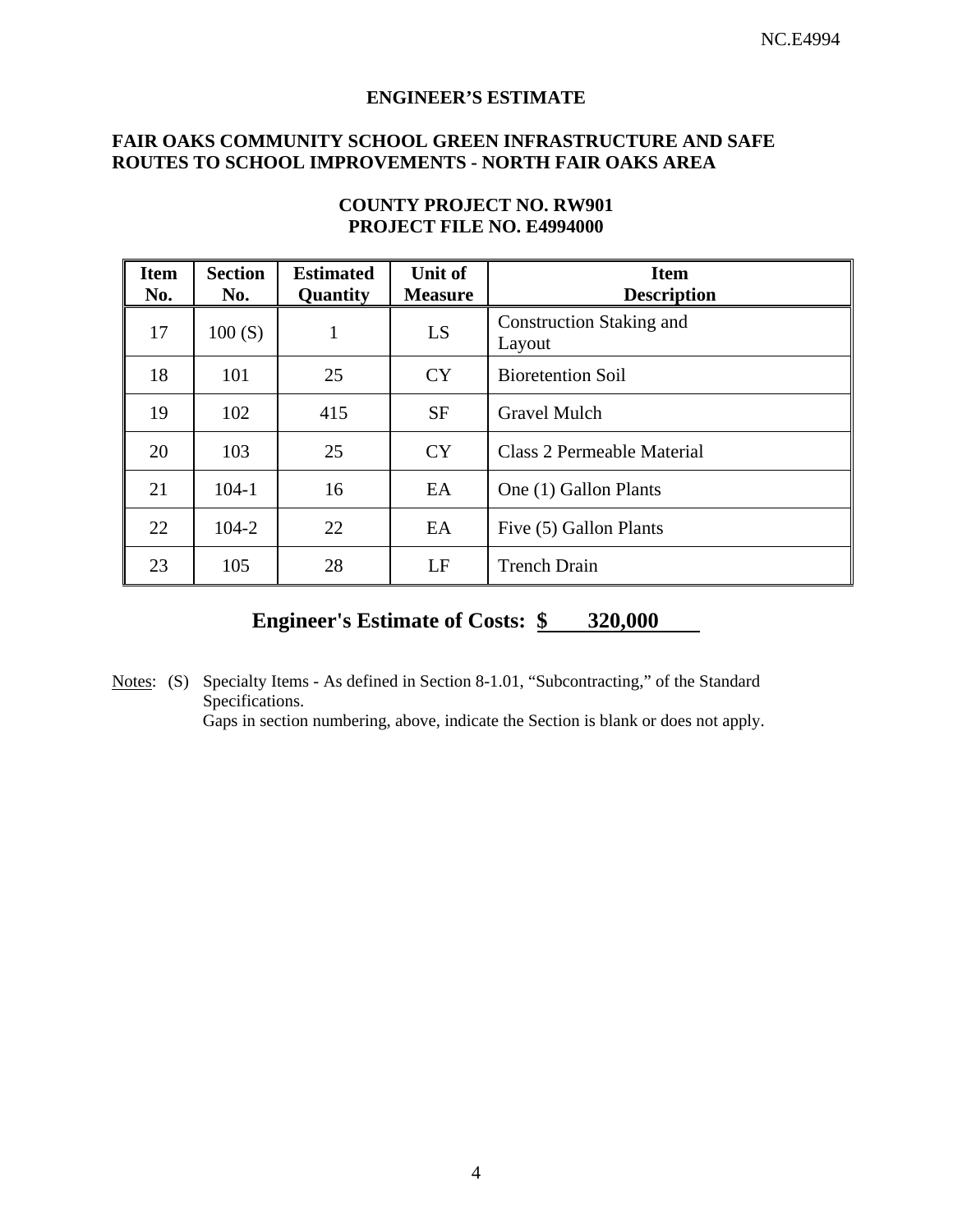NC.E4994

The foregoing quantities are approximate only, being given as a basis for the comparison of bids, and the County of San Mateo does not, expressly or by implication, agree that the actual amount of work will correspond herewith, but reserves the right to increase or decrease the amount of any class or portion of the work, or to omit any portion of the work, as may be deemed necessary or expedient by the Engineer.

Payment to the Contractor for materials furnished and work completed shall be made by the County in accordance with Section 9 of the "Special Provisions" portion of these Contract Documents. Pursuant to Section 22300 of the Public Contract Code, Contractor may, upon his request and at Contractor's expense, substitute equivalent securities for any moneys retained from such payment for the fulfillment of the Contract.

**When applicable, both Contractor and Subcontractor hereby agrees to pay not less than prevailing rates of wages and be responsible for compliance with all the provisions of the California Labor Code, Article 2-Wages, Chapter 1, Part 7, Division 2, Section 1770 et seq and Section 1810 et seq. A copy of the prevailing wage scale established by the Department of Industrial Relations is on file in the office of the Director of Public Works, and available at www.dir.ca.gov/DLSR or by phone at 415-703-4774. California Labor Code Section 1776(a) requires each contractor and subcontractor keep accurate payroll records of trades workers on all public works projects and to submit copies of certified payroll records upon request.** 

**Additionally, pursuant to State Senate Bill SB 854 (Stat. 2014, chapter 28), effective January 1, 2015:** 

- **(1) No contractor or subcontractor may be listed on a bid proposal for a public works project (submitted on or after March 1, 2015) unless registered with the Department of Industrial Relations pursuant to Labor Code section 1725.5 [with limited exceptions from this requirement for bid purposes only under Labor Code section 1771.1(a)].**
- **(2) No contractor or subcontractor may be awarded a contract for public work on a public works project (awarded on or after April 1, 2015) unless registered with the Department of Industrial Relations pursuant to Labor Code section 1725.5.**
- **(3) This project is subject to compliance monitoring and enforcement by the Department of Industrial Relations.**

Wage rates for overtime shall be paid at not less than one and one-half  $(1-1/2)$  times the above rates. Wage rates for Sundays and holidays shall be paid at not less than two (2) times the

5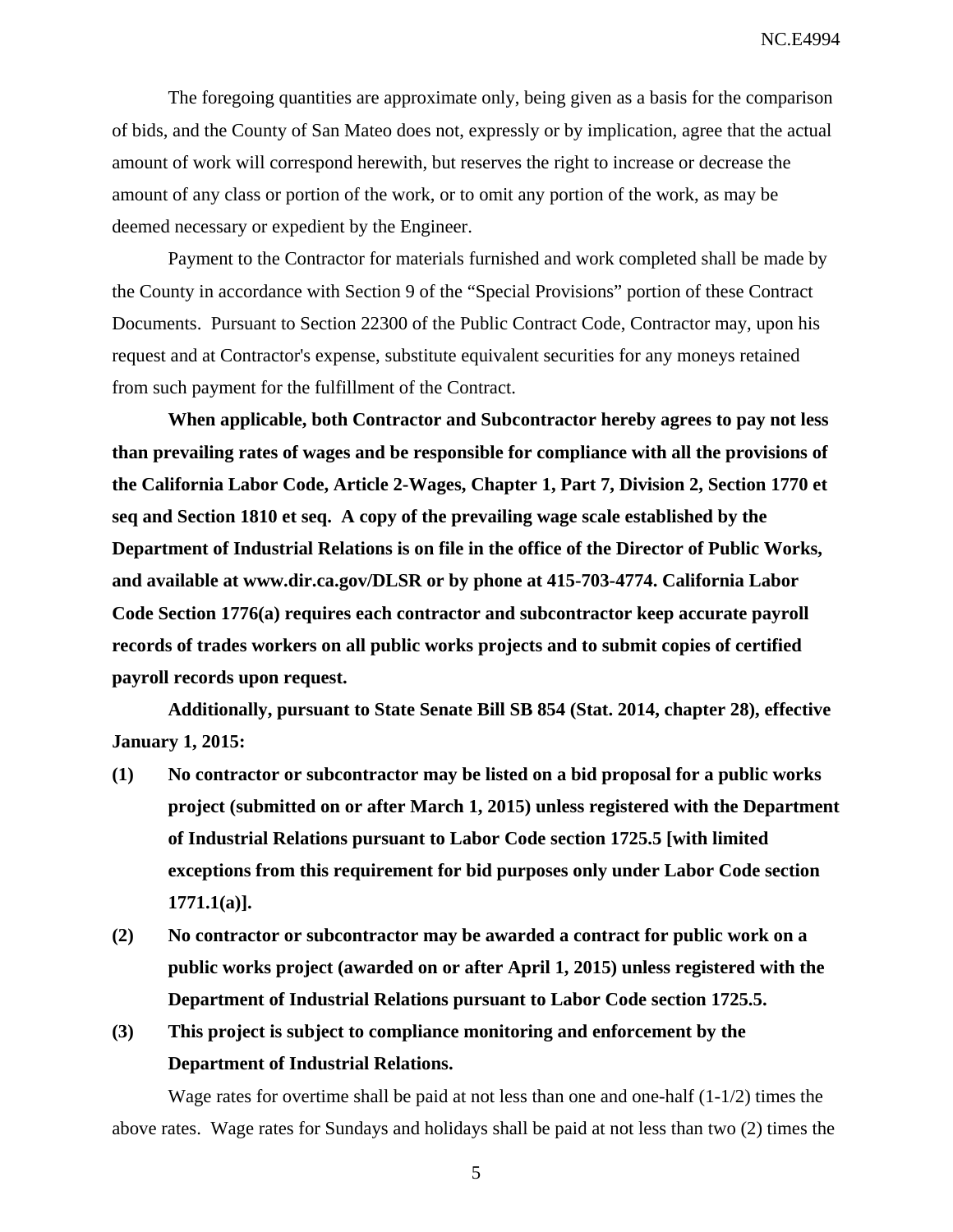NC.E4994

above rates.

The holidays upon which such rates shall be paid shall be all holidays recognized in the collective bargaining agreement applicable to the particular craft, classification, or type of worker employed on the Project.

It is the policy of the County that Contractors on public projects employ their workers and craftsmen from the local labor market whenever possible. "Local Labor Market" is defined as the labor market within the geographical confines of the County of San Mateo, State of California. Consistent with this policy, the Contractor is requested to employ craftsmen and other workers from the local labor market whenever possible to do so.

Each bidder shall submit with the bid, Certificates of Compliance and Intent on a form provided in the "Proposal" section of these Contract Documents, a certificate that bidder is in compliance with the provisions of the Equal Employment Opportunity Requirement of Executive Order 11246, Title VII of the Civil Rights Act of 1964, the California Fair Employment and Housing Act and any other federal, State and local laws and regulations relating to equal employment opportunity. With the execution of said certificates, bidder also agrees that bidder will maintain or develop and implement, during the course of the work concerned, a program of hiring and employment, conducted without regard to race, religion, color, national origin, ancestry, sexual orientation, or sex of the applicants. With this certification, bidder shall submit any and all information that may be required by the County in connection with the particular project.

Each bidder is hereby notified of Section 9204 and Section 20104 et seq. of the Public Contract Code as those Sections (attached hereto as Appendix E) relate to resolution of construction claims, and to Section 3186 of the Civil Code, as amended January 1, 1999 with regard to stop notices and public entity's rights to retain monies in order to provide for that entity's reasonable cost of litigation. The bidder is further notified that all provisions of Section 9204 and Section 20104 et seq. of the Public Contract Code and Section 3186 of the Civil Code, as outlined above shall be considered as incorporated into and become an integral part of these specifications.

Questions relating to equal employment should be directed to the San Mateo County Department of Public Works, Equal Employment Opportunity Program, 555 County Center, 5<sup>th</sup> Floor, Redwood City, CA 94063-1665, telephone (650) 363-4100.

Plans and Specifications and forms of Proposal and Contract may be seen and obtained at the office of the Director of Public Works, 555 County Center, Redwood City, California,

6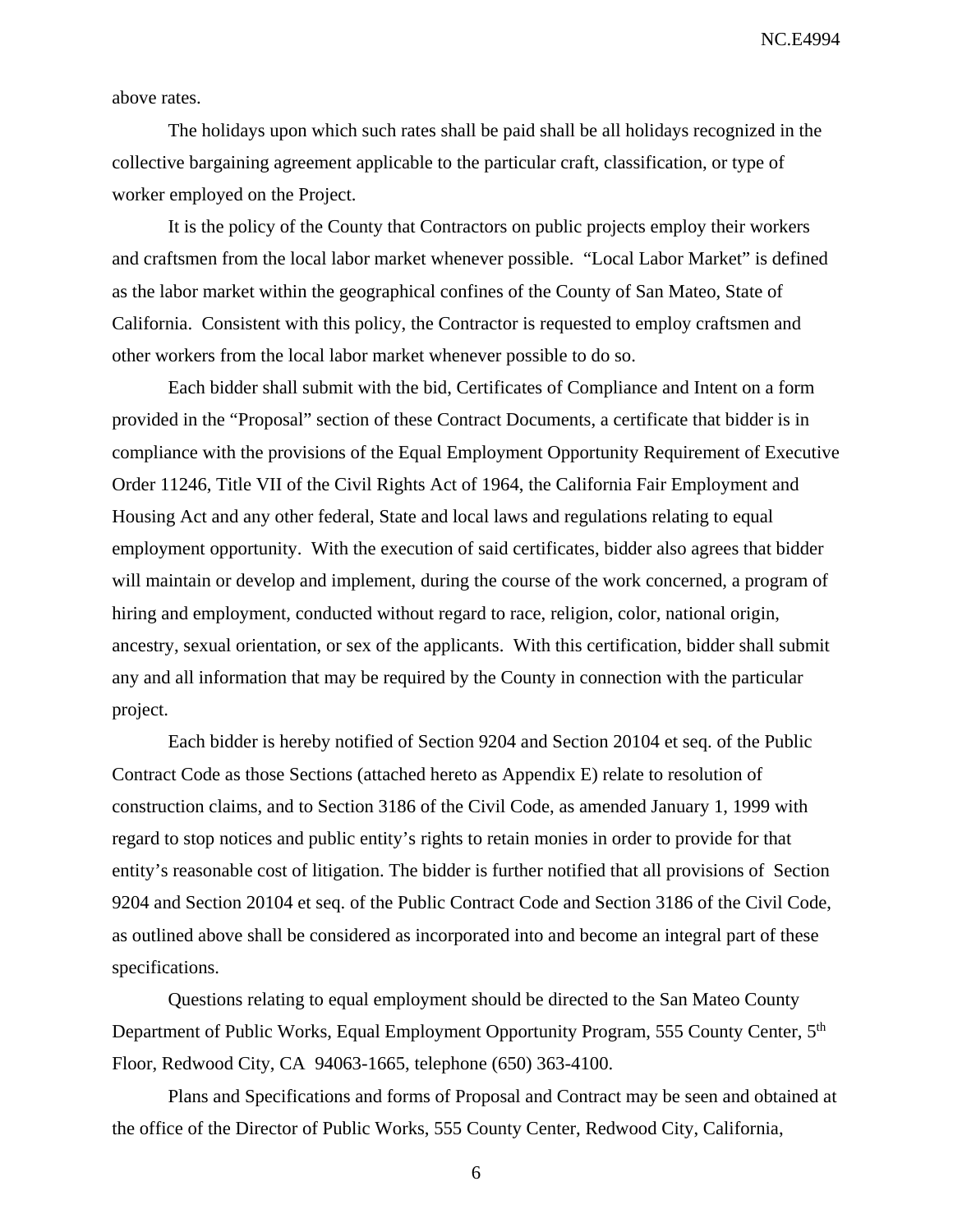94063-1665. Plans and specifications may be obtained for a:

#### **NON-REFUNDABLE FEE OF \$25.00 PER SET**

Additional technical questions should be directed to the office of the Director of Public Works, 555 County Center, Redwood City, California, 94063-1665, telephone (650) 363-4100.

The Contractor shall possess either a Class A License or a combination of Class C licenses that are applicable for the majority of the work at the time this contract is awarded. No Contract will be awarded to a Bidder who is not licensed as required by laws of the State of California.

The County of San Mateo reserves the right to reject any or all bids and/or waive any informalities or irregularities in any bid received.

Bidders may not withdraw their bid for a period of **FORTY-FIVE (45) DAYS** after the date set from the opening thereof.

> BY ORDER OF THE BOARD OF SUPERVISORS COUNTY OF SAN MATEO

**DATE: May 14, 2019 , 2019** 

**Mike Callagy, County Manager/ Clerk of the Board of Supervisors**